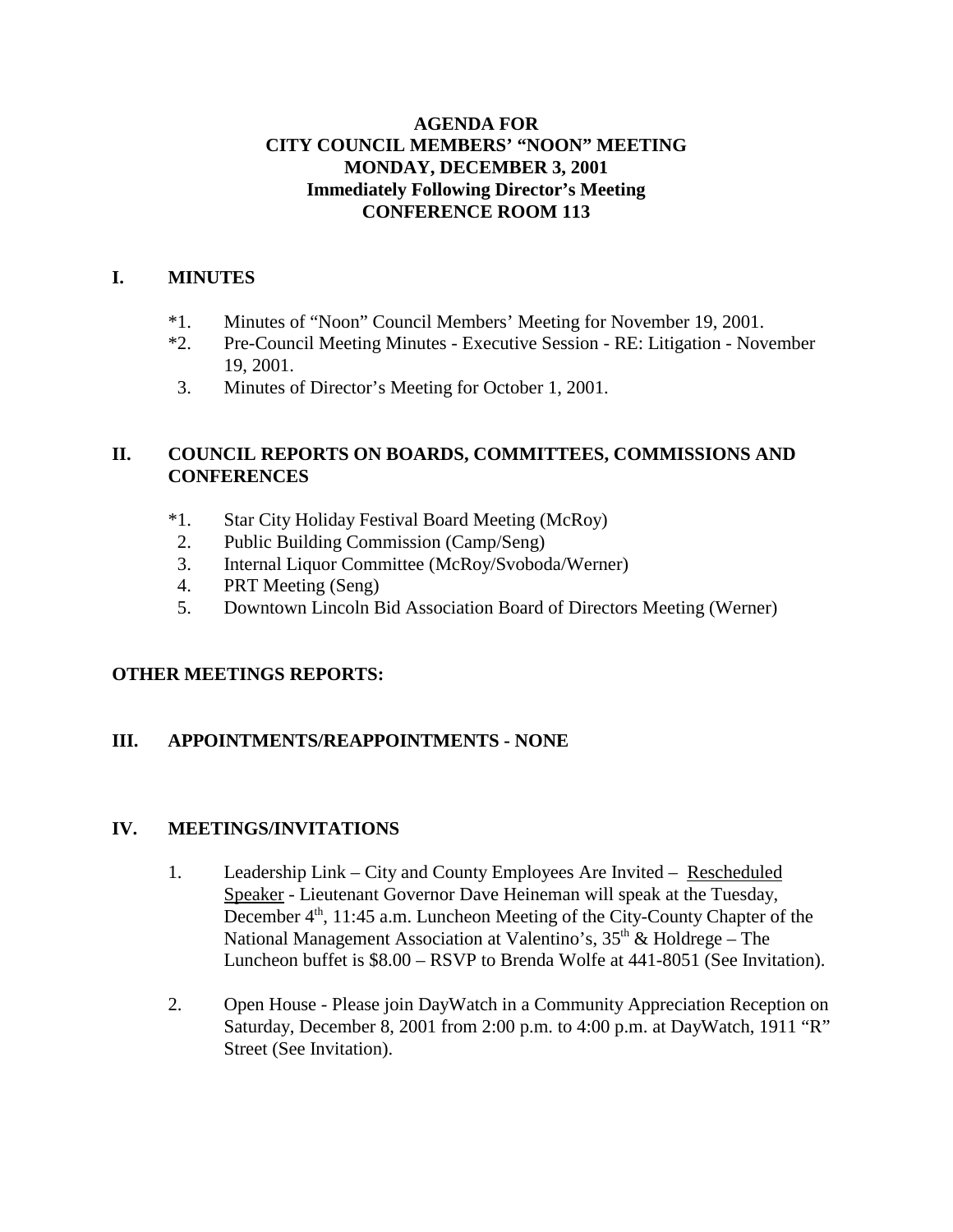- 3. Tour of the ALLTEL Call Center and Discussion of ALLTEL's Plan to Ensure Quality Customer Service on Monday, December 10<sup>th</sup> from 8:30 a.m. to 9:45 a.m. – At ALLTEL Call Center, 401 South 21<sup>st</sup> Street – RSVP to Larry White at 436-5028 (Set up as a Pre-Council Tour for December 10th).
- 4. You are cordially invited to attend The 31<sup>st</sup> Annual Junior Achievement Future Unlimited Awards Banquet on Thursday, December 13, 2001 at The Cornhusker Hotel – Dinner and Program Begin at 6:30 p.m. – Please respond by December  $7<sup>th</sup>$ to Jennifer A. Cusick-Rawlinson, After-School Program Director, Junior Achievement at 434-6422 (See Invitation).
- 5. Ross Engineering Inc. Season's Greetings Please join them for a Holiday Luncheon on Thursday, December 6, 2001 to be held at their office at 201 North 8<sup>th</sup> Street, Suite 401 in The Candy Factory from 11:30 a.m. to 1:30 p.m. - Regrets Only to 474-7677 (See Invitation).

# **V. REQUESTS OF COUNCIL FROM MAYOR - NONE**

#### **VI. MISCELLANEOUS**

- 1. Discussion on the E-Mail from City Clerk Joan Ross regarding Sign up to talk sheets (See attached E-Mail).
- 2. Discussion on the E-Mail from Linda Pappas, Lincoln Public Schools regarding that the LPS School Board would like to meet with the City Council after the first of the year. Could you please suggest some dates, 7:30 a.m., that would work for the City Council to come to their building for a meeting. (See attached E-Mail).

### **VII. CITY COUNCIL MEMBERS**

#### **VIII. ADJOURNMENT**

### **\*HELD OVER FROM NOVEMBER 26, 2001.**

ca120301/tjg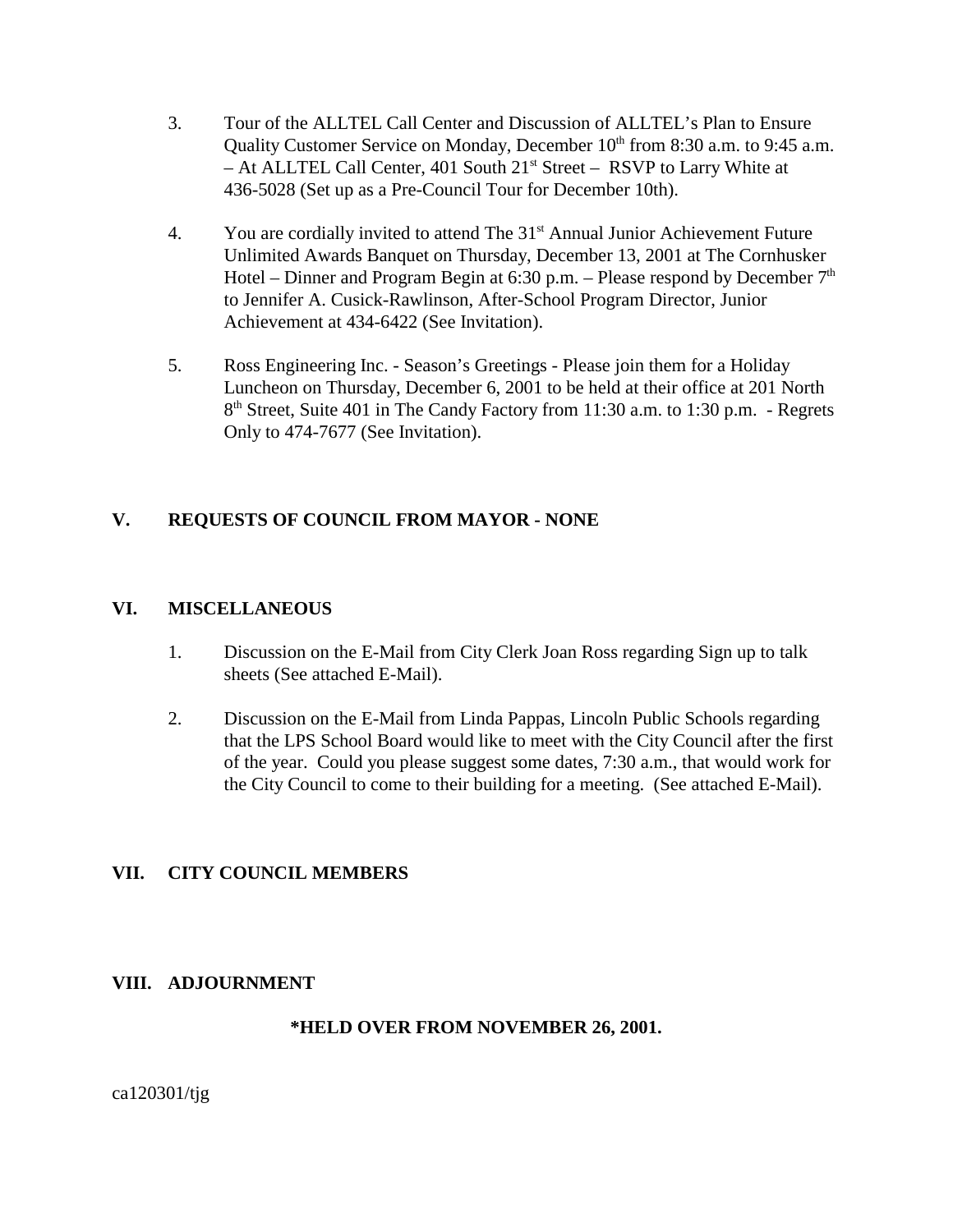# **MINUTES CITY COUNCIL MEMBERS' "NOON" MEETING MONDAY, DECEMBER 3, 2001** *CONFERENCE ROOM 113*

**Council Members Present:** Annette McRoy, Chair; Jonathan Cook, Vice-Chair; Jon Camp, Glenn Friendt, Coleen Seng, Ken Svoboda, Terry Werner; ABSENT: None.

**Others Present:** Mark Bowen, Amy Tejral, Ann Harrell, Mayor's Office; Dana Roper, City Attorney; Joan Ross, City Clerk; Darrell Podany, Aide to Council Members Friendt, Camp and Svoboda; Joan Ray, Council Secretary.

#### **I. MINUTES**

- \*1. Minutes of "Noon" Council Members' Meeting for November 19, 2001.
- \*2. Pre-Council Meeting Minutes Executive Session RE: Litigation November 19, 2001.
- 3. Minutes of Director's Meeting for October 1, 2001.

Ms. Annette McRoy, Council Chair opened the meeting prior to the arrival of Mr. Cook, who normally conducts the "Noon" Meetings. Ms. McRoy requested a motion to approve the above-listed minutes. Ken Svoboda moved approval of the minutes as presented. The motion was seconded by Coleen Seng and carried by the following vote: AYES: Jon Camp, Glenn Friendt, Annette McRoy, Coleen Seng, Ken Svoboda, Terry Werner; NAYS: None; ABSENT FOR VOTE: Jonathan Cook

#### **II. COUNCIL REPORTS ON BOARDS, COMMITTEES, COMMISSIONS AND CONFERENCES -**

 \*1. STAR CITY HOLIDAY FESTIVAL BOARD (McRoy) Ms. McRoy reported that Star City Parade is on track. The parade will be Saturday, December  $8^{th}$  at 11:00 a.m. There will be a parade breakfast Friday morning.

 2. PUBLIC BUILDING COMMISSION (Camp/Seng) Ms. Seng reported that there had been a report on the security of the Law & Enforcement Building. They're having trouble with the access provided by the elevators. People are getting upstairs and wandering around freely. They're now talking about having a "security card" situation. The 911 Center was also at the meeting and also expressed concerns regarding the security at the building. We also discussed gated parking beneath this (County/City) building. - So, most of the discussion involved security issues.

Ms. Seng noted that gated parking would probably be installed beneath this building. If this is done, there would be no need for a security entry pad for the door by the elevators on the ground floor. The stair doors on this building were discussed, with the thought in mind that they will have to be secured in some manner. Then we will have to decide what changes will be made in the next building. She noted that it was very complicated in determining what is tied into what system.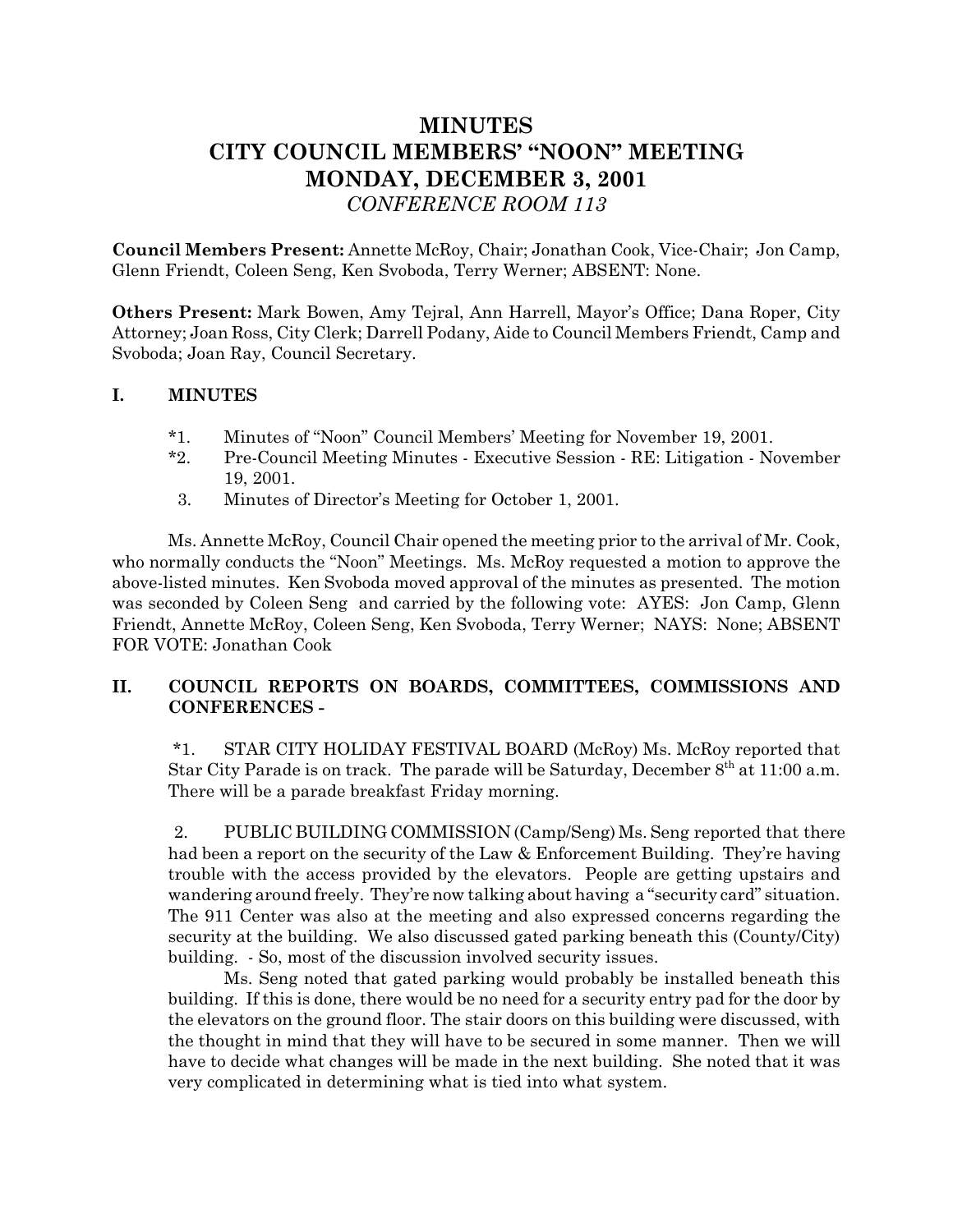Mr. Camp explained that \$20,000 had been approved for software and a card reader for one of the elevators in the Law and Justice Building. Currently, they're just turning elevators off at night since they've had people gravitating upstairs after 5:00 p.m. and this is breeching security. There is also concern about the stairways.

Mr. Camp stated that they were trying to be pro-active in the approach to the problem. They're looking to the future and other options for the security questions. Ms. Seng noted that in the future, we may have to have cards for all employees, as Omaha already does. She reported that most of the members of the PBC felt they wanted to keep the County/City Building as open to the public as possible.

Ms. Seng continued, reporting that the building across the street (the Old Election Commission Building) has been re-named the 900 "J" Building in reference to its  $9<sup>th</sup>$  & "J" Street location.

Mr. Camp reported that they had received a time-table from Dallas McGee on the Old Federal Building. Basically, April of next Spring will be their "drop dead" time on getting the negotiations together and then they will decide on how to move ahead. The Council had not received the information, though the County Board had.

Mr. Camp noted that there had been discussion of the Nash-Finch Building as well. It had been determined that the redevelopment of that building would be a cooperative effort with the City, County and State. Ms. Seng encouraged Council Members to tour the building.

Mr. Cook commented that he had spoken to Bill Luxford regarding monitors in the Council Chamber for the dais. Mr. Luxford indicated that he had tried to set up a monitor for testing and it didn't work out. Mr. Cook asked if the Building Commission needs to help him; if he needs their resources, how does he go about getting those resources? Mr. Cook noted that the whole process of getting these monitors seems to be very difficult.

Ms. Seng commented that Mr. Luxford just needs to talk to Don Killeen. Mr. Cook stated that he would inform Mr. Luxford of this. He noted that at the moment they were not sure what form the monitors should take, whether it might be small, flat screen monitors in front of the Council, which would be nice. He stated that that had been the original intent- to have monitors there for the Council. Since then the technology has improved dramatically so they don't need big, bulky CRTs - they can now afford to get LCD monitors, which gives a lot more flexibility for placement. Still, we have to figure out how to make it work.

Ms. Seng continued the PBC report stating that there was one more issue that had been discussed. Someone had come forward to sell land to the City (two lots at 8<sup>th</sup>) and "G" Streets). She indicated that they had said "no" to the offer because that was on the opposite side of the street where the line had been drawn.

 3. INTERNAL LIQUOR COMMITTEE (McRoy/Svoboda/Werner) Mr. Svoboda reported that, after the usual presentations were made, ILC discussed the planning of a joint meeting with the Hospitality Council at a time, date and location yet to be determined. But that might be at Rococo's, though several different locations have been discussed. This will be an effort to resolve the Designated Licenses for football Saturdays, with the bar owners and those directly affected by the process. Mr. Svoboda thought the meeting would be in either January or February.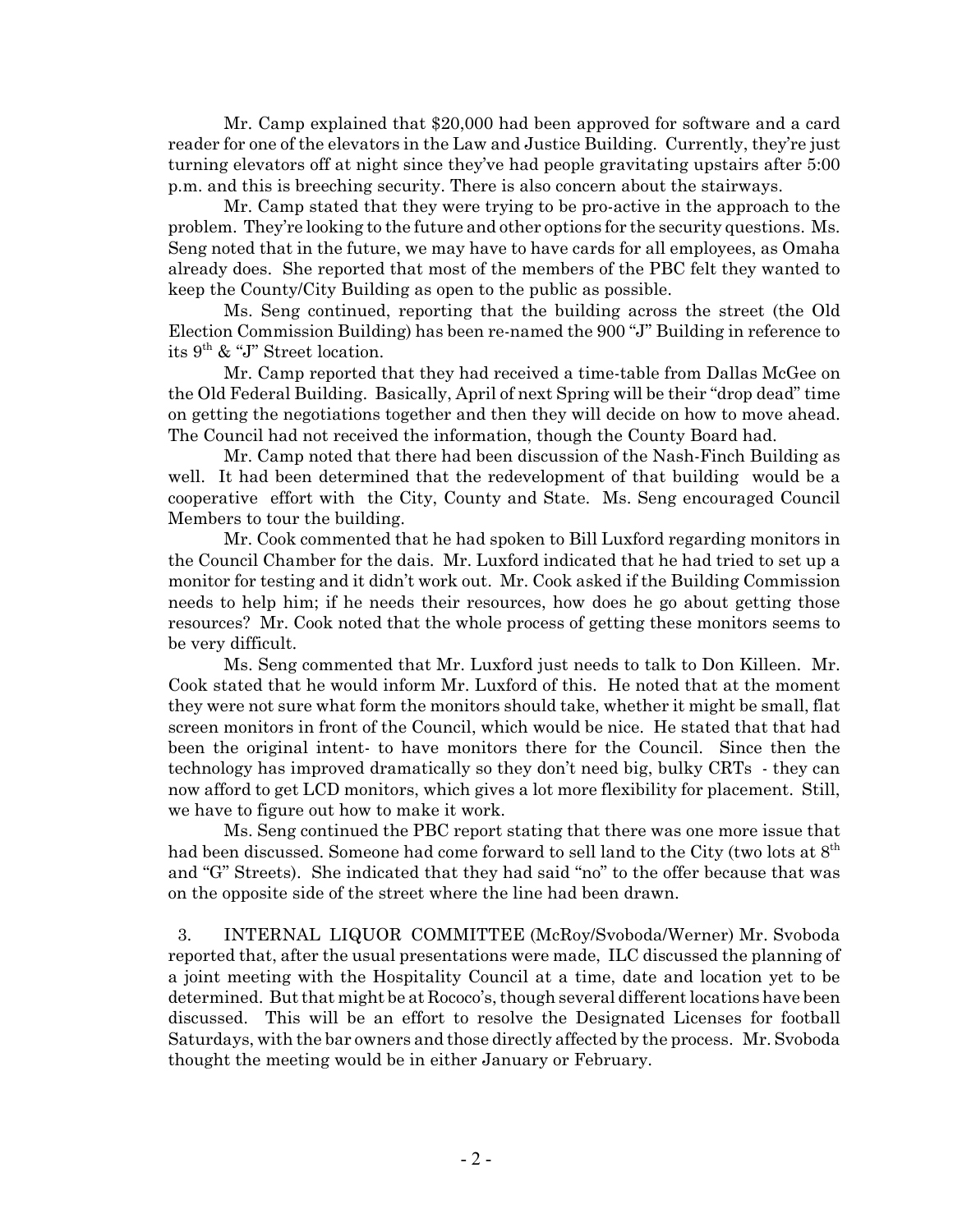Mr. Werner noted that they had concerns specifically regarding the football Saturday licenses. Their reason was illogical....Mr. Werner did not remember what the reason was, only that it was illogical.

Ms. McRoy stated that the invitation to the meeting also extends to the entire Council. She encouraged anyone who might be interested to attend. Mr. Svoboda stated that the invitation will come to everybody. The advertising of a public meeting will be taken care of by the City Clerk. (The meeting will also be posted on the Council's Weekly Pre-Council Agenda, which will serve as public notice as well.)

Ms. McRoy indicated that they were still working on Zapatas and Studio 14 issues. It's dragging through the court system. Mr. Svoboda noted that Zapatas was recently sold, so we don't know what impact that will have on the situation. Ms. Ross, City Clerk, informed Council that the new management of that establishment will be on the Council's Agenda for approval of Liquor License and Manager on December  $17<sup>th</sup>$ . LPD has indicated that there has been trouble contacting them...with phone calls going unanswered.

 4. PRT (Seng) - Ms. Seng reported that they had gone through discussion of the routine concerns. Law, Building & Safety and Health Departments just keep working with these problem properties. She noted that PRT would not be meeting in December, but would meet again in January.

 5. DOWNTOWN LINCOLN B.I.D. ASSOCIATION BOARD OF DIRECTORS MEETING (Werner) Mr. Werner gave a brief report, noting that it had been a fairly non-eventful meeting. He reported that Jim Hewett gave an update on the building in an historical perspective of the Lincoln Mall and the Abel family.

The auditing copy of last year's `financials' was distributed. The Auditor was there to answer questions. Everything seems to be in order there.

Chief Casady and Joy Citta were there to talk about the towing policy in the Downtown area. The Policy is that they do not tow unless someone has three tickets and the most recent one would have to be over 15 days old. There was some concern among the businesses that their employees who had been towed, had no outstanding tickets. They said they would check into that. Mr. Werner stated that he had expected, based on the prior month's meeting, that maybe there would be a little more arguing about it, but there was not.

Ms. McRoy commented that on the City's Claims Resolution there have been some towing fees that have been paid. Mr. Werner commented that perhaps that was the case.

Ms. Harrell commented that Chief Casady had indicated that they would be looking at additional enforcement during the later evening hours on illegal parking, particularly in some of the more congested areas at night where they're having a lot of trouble with people parking in fire lanes or alleys.

Mr. Werner answered that he believed after the first of the year there would be an additional PSO Officer on duty.

\*Held Over from November 26, 2001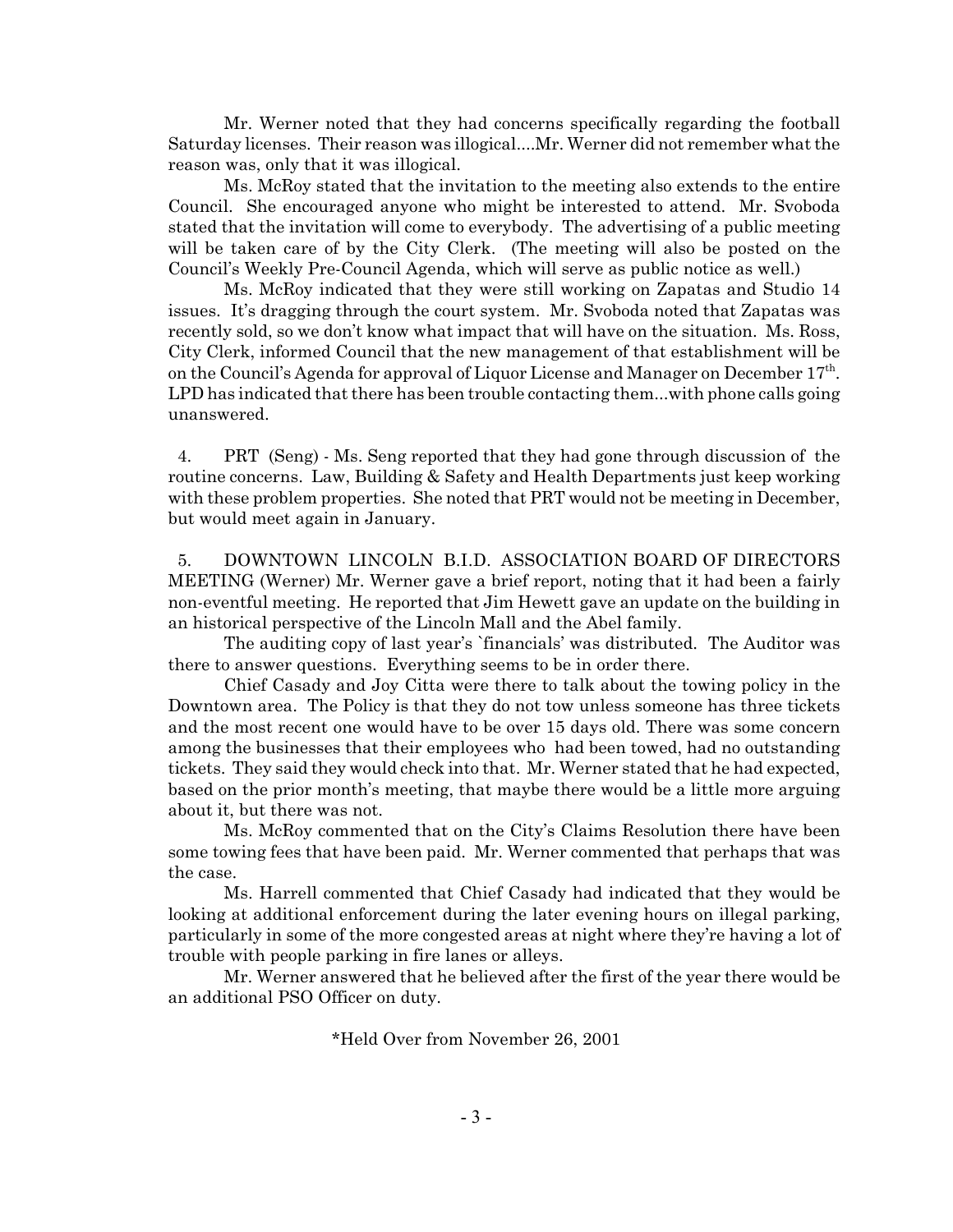#### OTHER MEETINGS REPORTS: None

#### **III. APPOINTMENTS/REAPPOINTMENTS** - None

**IV. MEETINGS/INVITATIONS** - Noted Without Significant Comment

**V. REQUESTS OF COUNCIL FROM MAYOR** - Mr. Bowen mentioned that bus service on Saturday is free, courtesy of the union - free for the parade. Mr. Werner noted that this information should be acknowledged at the Formal Council Meeting today. Mr. Bowen said that would be appreciated since this information had not received a great deal of media coverage, even though it had been offered at a press conference last week.

It was suggested that since the Council meetings are replayed throughout the week that the announcement would have to include the caveat that the free service is for the parade on Saturday, December  $8<sup>th</sup>$ . It was agreed that the Chair would make the announcement.

Mr. Bowen reported that they were working on the Council's Retreat and a draft of the Agenda would be available next week.

Mr. Bowen also announced that they are doing the face-lift on the website. He noted that it looks, physically, much better - more current. It is all still functioning the same way it always has. He noted that they would be working on the "tree" throughout the next six months.

The final thing he wanted to report was the that the Mayor's Office has a new scheduler in the office. Her name is Deb Engstrom and she starts today.

#### **VI. COUNCIL MEMBERS**

**JON CAMP** - No Further Comments

**JONATHAN COOK** - Mr. Cook expressed concerns regarding the Pawn Shop issue. He stated that he did not want it to become a "give-and-take" negotiation during the public session. Mr. Werner asked if Mr. Roper hadn't stated that Council could bring the change forward and vote it up or down as an amendment. Mr. Roper indicated that that was correct. Council could amend the ordinance if they wanted to. If the sole object of the amendment, though, is to facilitate a public hearing, maybe there would be an easier way to do it.

Mr. Cook stated that maybe just reversing it is the choice we should put before the Council. Then we can have a public hearing to decide whether to do it. But, if we want to offer anything else -any other solution- (and he realized the Police Department and the Mayor's Office are happy with the current policy)....but maybe there is something else that hasn't been considered. He noted that he did not want to be "brain-storming" during the middle of a regular public session. He noted that he wanted to have LPD and the Pawn Shop owners and, perhaps, one or two Council Members who were interested in following up on the issue, all meet and facilitate options before bringing it into the Council Chambers before the entire Council.

Mr. Friendt stated that it is a law. If a Council Member wants to draft a resolution to modify or amend the law, fine...do so and we will take it through the process. Mr. Friendt indicated that readdressing this would put the Police Department and the Mayor's Office in a position which Mr. Friendt would feel uncomfortable in placing them. He noted if any Council Member was that serious about making a change, then that Council Member should draft the legislation and bring it forward.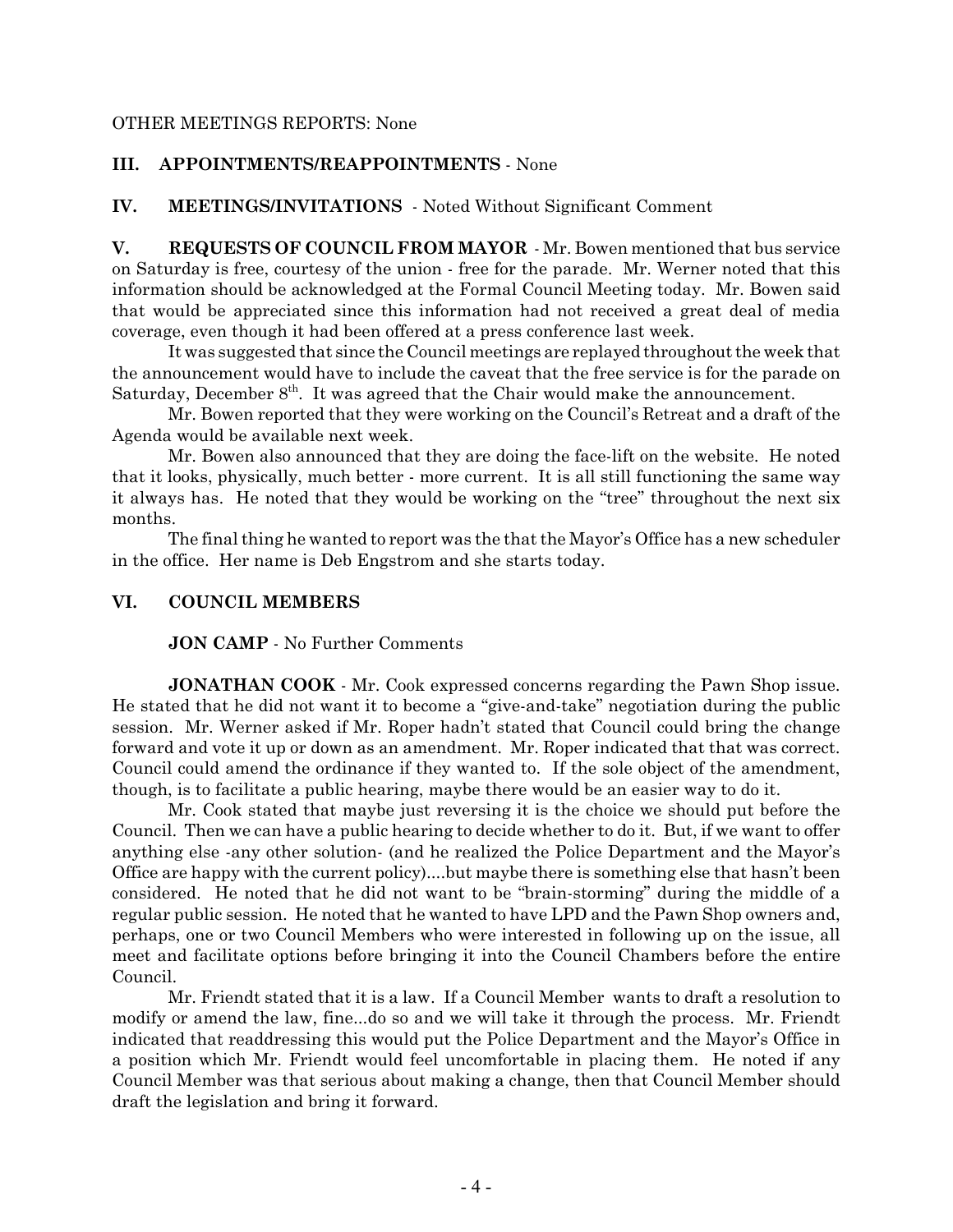Mr. Camp stated that if this matter is placed on a public forum, an individual who has a concern can come forward and give us the courtesy of letting us know and we would have their concerns televised and have action taken publicly.

Mr. Cook stated that he had strong feelings about this, but did not want to end up negotiating this in the public chambers. Mr. Werner agreed with Mr. Cook. Ms. Seng noted that if Mr. Cook didn't say anything, there would be no negotiation. Mr. Friendt noted that it takes two sides to negotiate. Ms. Seng stated that Council should just listen.

Mr. Werner asked what would be done. Discussion ensued with no definite decision being made, but that those concerned should be invited to attend the public meeting.

**GLENN FRIENDT** - No Further Comments

**ANNETTE McROY** - No Further Comments

**COLEEN SENG** - No Further Comments

**KEN SVOBODA** - No Further Comments

**TERRY WERNER** - No Further Comments

AMY TEJRAL - No Further Comments

MARK BOWEN - No Further Comments

ANN HARRELL - No Further Comments

DANA ROPER - No Further Comments

#### **VII. MISCELLANEOUS** -

1. Discussion on the E-Mail from City Clerk Joan Ross regarding Sign-up Sheets for speakers at Council's Public Hearings. The issue was discussed with Ms. Ross reporting to the Council that she and her staff felt this would be a great idea. This would give an accurate record of people's names and addresses for inclusion in the minutes. Sometimes they speak so quickly that they can't be understood and unless there is legislation or documentation which they're addressing, it is impossible to get their names and addresses for the record. Ms. Ross felt that having a simple Senate Pad with pen at the microphones and instructing each speaker to sign in as they came forward to comment would be a simple and efficient procedure to institute. She stated that she would be glad to announce it before the first agenda item was called. She suggested that she could request the sign-in and also have them make an oral statement of their name and address for Council members and the viewing audience.

Mr. Werner asked if that would take more time if we had to wait for each speaker to sign in. Ms. Ross responded that she did not feel it would take a significant amount of time. Discussion continued with the majority of Council agreeing that the sign-in should take place after the remarks were made, but that sign-in should be established in order for clarity and accuracy of the minutes of record. The final decision was to have a legal pad at the speakers podium, have those who come forward to comment print their name and address for the record as well as stating it to the Council and audience as a courtesy.